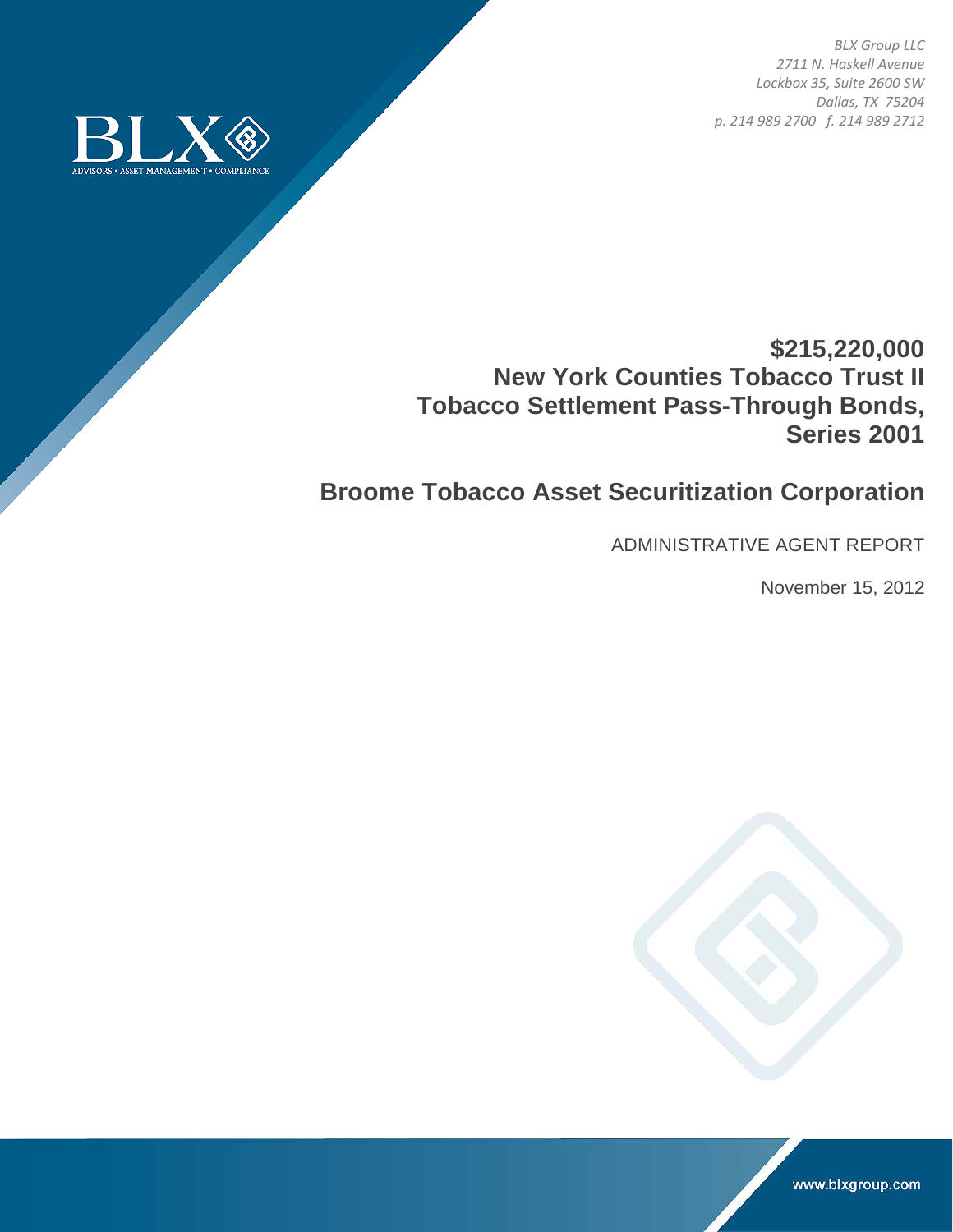## **TABLE OF CONTENTS**

Transmittal Letter

- Schedule A Principal, Interest, and Cumulative Flexible Amortization Payment Requirements
- Schedule B Account Balances as of December 1, 2012

Schedule C - Liquidity Reserve Requirement

Schedule D - Trapping Events

- Schedule E Trapping Requirement as of December 1, 2012
- Schedule F Amounts to be Distributed on December 1, 2012

Appendix (For Informational Purposes Only) Aggregate Liquidity Reserve and Trapping Account Balances Aggregate Outstanding Principal

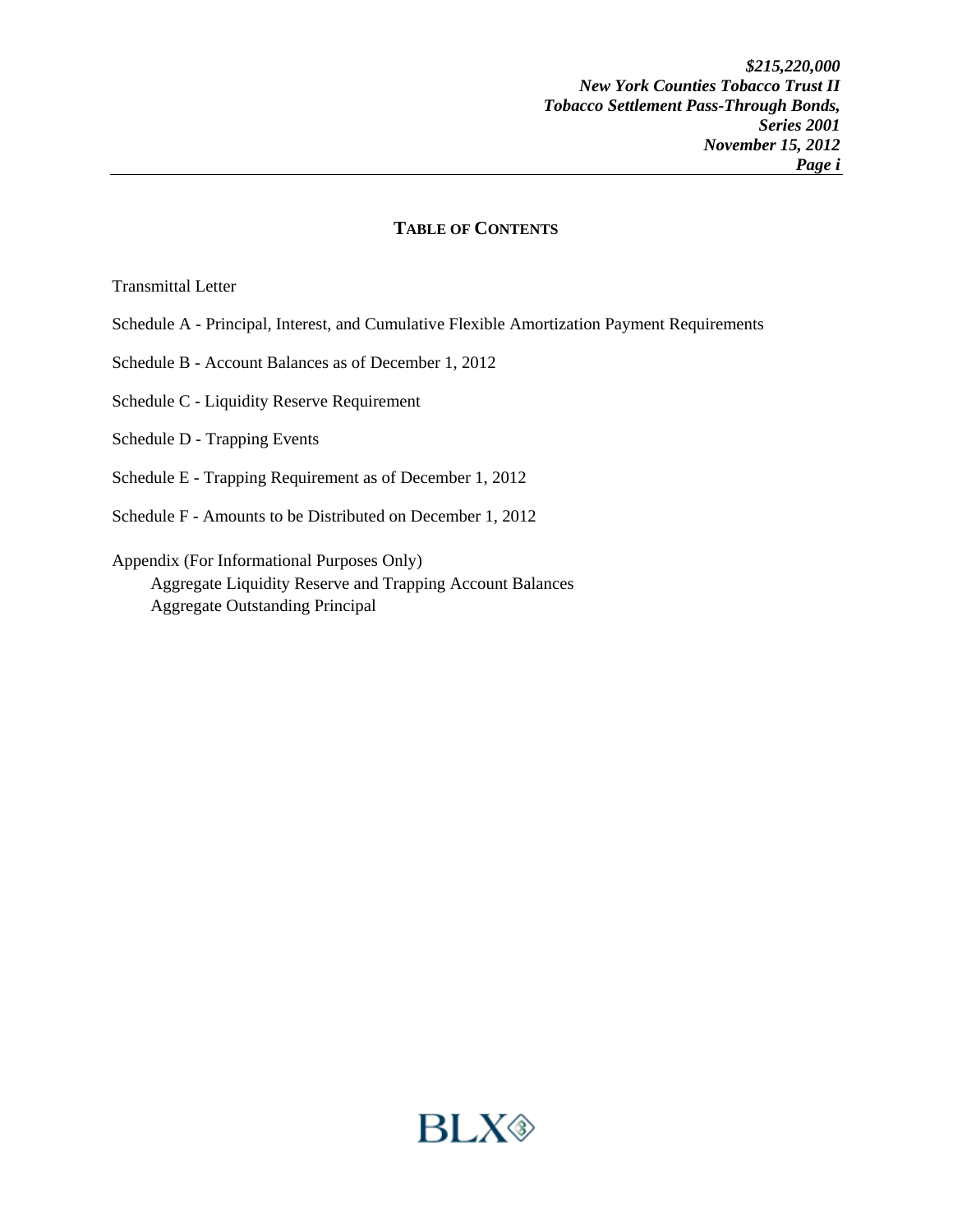

November 15, 2012

Broome Tobacco Asset Securitization Corporation Edwin L. Crawford County Office Building Binghamton, New York 13902

> Re: \$215,220,000 New York Counties Tobacco Trust II Tobacco Settlement Pass-Through Bonds, Series 2001

Ladies and Gentlemen:

 This report (the "Report") is being delivered to you pursuant to the Administrative Agent Agreement (the "AA Agreement") by and between the Broome Tobacco Asset Securitization Corporation (the "Corporation") and BLX Group LLC. The Report consists of certain calculations and statements made in accordance with Section 4.1(iv) of the AA Agreement and Section 6.4(d) of the Indenture dated August 1, 2001 by and between the Corporation and Manufacturers and Traders Trust Company (the "Trustee"). Unless defined herein, all capitalized terms used herein shall have the meanings given such terms in the AA Agreement or Indenture as applicable. Specifically, this Report is comprised of the following attachments:

- the amount of principal to be paid to Bondholders on the next Distribution Date, i.e. December 1, 2012 (the "Next Distribution Date") (see Schedule A hereof);
- the amount of interest to be paid to Bondholders on the Next Distribution Date (see Schedule A hereof);
- the Super Sinker Payments Due on the Next Distribution Date (see Schedule A hereof);
- the amount on deposit in each Indenture account as of the Next Distribution Date (see Schedule B hereof);
- the Liquidity Reserve Requirement as of the Next Distribution Date (see Schedule C hereof);
- whether or not a Trapping Event has occurred and is continuing as of the Next Distribution Date (see Schedule D hereof);
- to the extent necessary, a determination of whether a Trapping Event has occurred and is continuing, a statement of cigarette shipments, lump sum receipts, NPM Market Share, and OPM ratings (see Schedule D hereof);
- the Trapping Requirement, if any, as of the Next Distribution Date (see Schedule E hereof);
- $\bullet$  the amounts to be distributed in accordance with the provisions of clauses (2), (3), (4), (5), (6), (7), (8), (9), and (10) of Section 5.1(b) of the Indenture (see Schedule F hereof).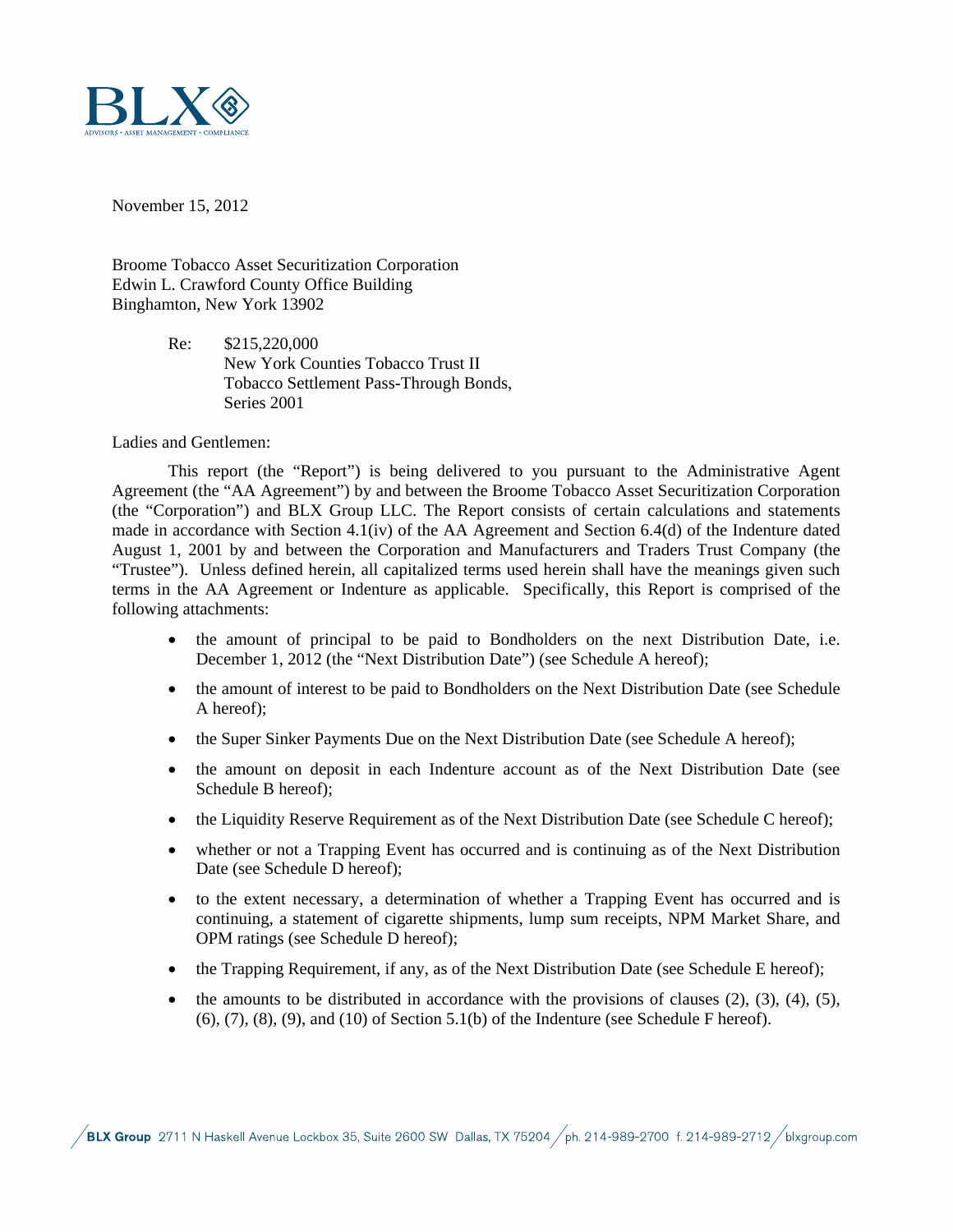

 This Report is not to be used, circulated, quoted, referred to, or relied upon by any other person without our express written permission.

Very truly yours,

BLX Jeoup LLC

BLX Group LLC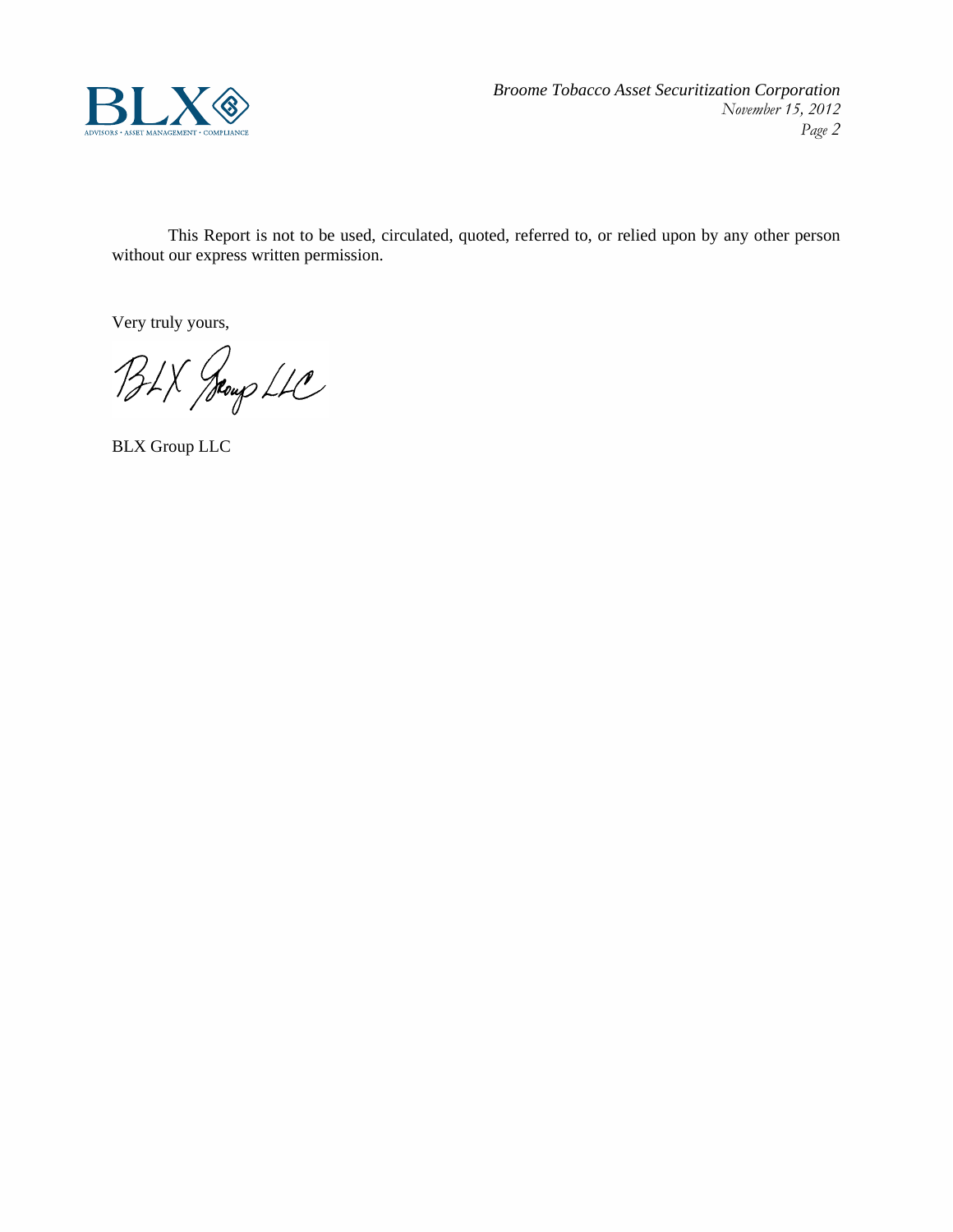**Broome Tobacco Asset Securitization Corporation** *Schedule A - Principal, Interest, and Super Sinker Payment Requirements*

| Per Section 6.4(d)(1) of the Indenture and Section 4.1(iv)(A) of the AA Agreement, the amount of principal |        |  |
|------------------------------------------------------------------------------------------------------------|--------|--|
| to be paid to Bondholders on December 1, 2012:                                                             | \$0.00 |  |

|                                                | Per Section 6.4(d)(2) of the Indenture and Section 4.1(iv)(B) of the AA Agreement, the amount of interest |  |
|------------------------------------------------|-----------------------------------------------------------------------------------------------------------|--|
| to be paid to Bondholders on December 1, 2012: | \$1,164,184.38                                                                                            |  |

Per Section 6.4(d)(3) of the Indenture and Section 4.1(iv)(C) of the AA Agreement, the amount of Super Sinker Payments to be paid on December 1, 2012: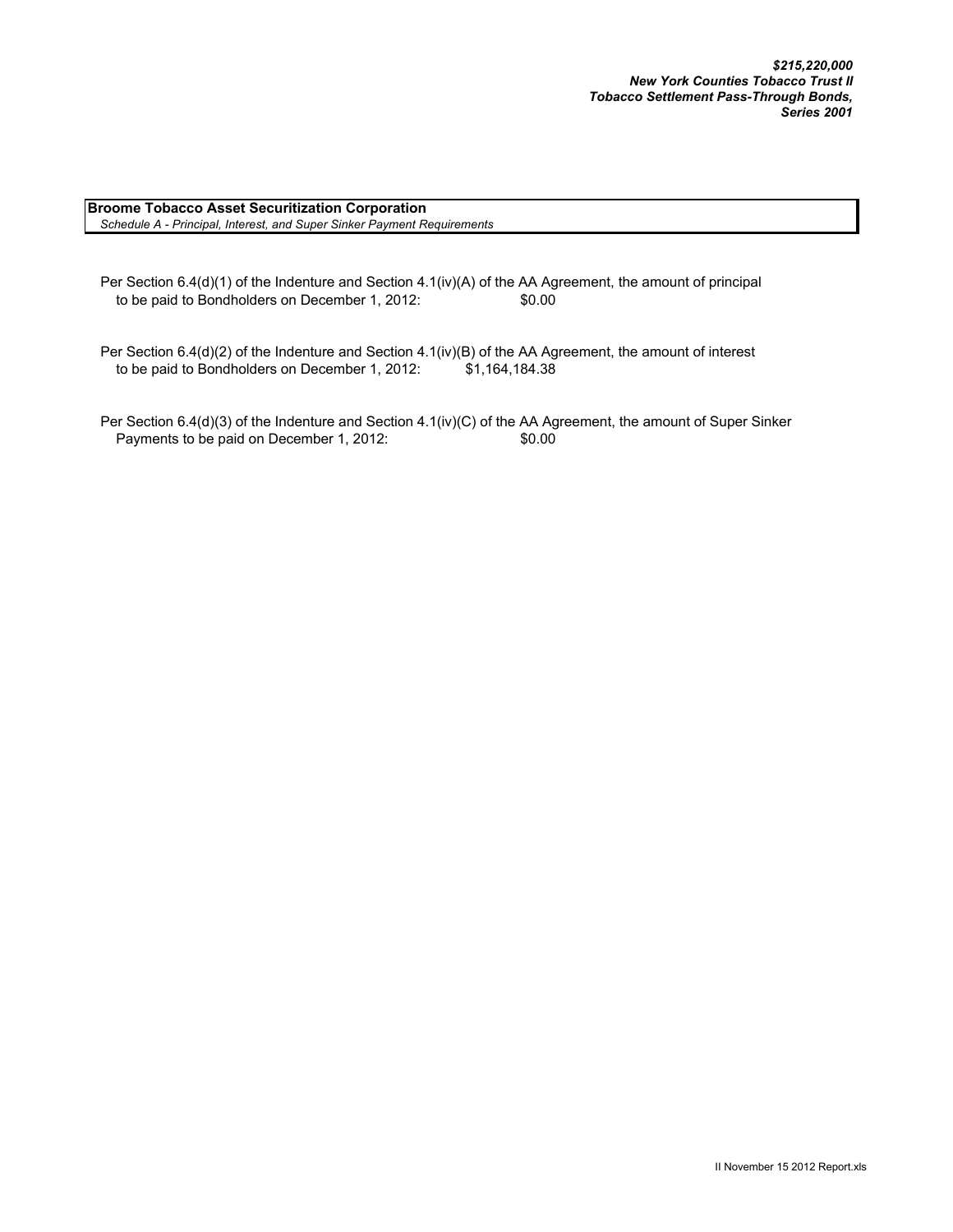**Broome Tobacco Asset Securitization Corporation**  *Schedule B - Account Balances as of December 1, 2012*

> Per Section 6.4(d)(4) of the Indenture and Section 4.1(iv)(D) of the AA Agreement, the amount on deposit in each account as of December 1, 2012 is expected to be: <sup>1</sup>

| Collection Account <sup>2</sup>          | 39,337.20    |
|------------------------------------------|--------------|
| Debt Service Account <sup>2,3</sup>      | 1,210,121.50 |
| Liquidity Reserve Account <sup>2,3</sup> | 3.798.211.98 |
| <b>Bond Proceeds Account</b>             | 0.00         |
| <b>Extraordinary Payment Account</b>     | 0.00         |
| Trapping Account <sup>2</sup>            | 2,394.54     |
| Rebate Account                           | 0.00         |

 $1$  As set forth in the statements provided by the Trustee.

<sup>&</sup>lt;sup>2</sup> Represents the balance of the Wilmington US Treasury Money Market Fund (the "Money Market Fund") as of November 5, 2012.

 $3$  Represents the maturity value of the fixed income security as of December 3, 2012.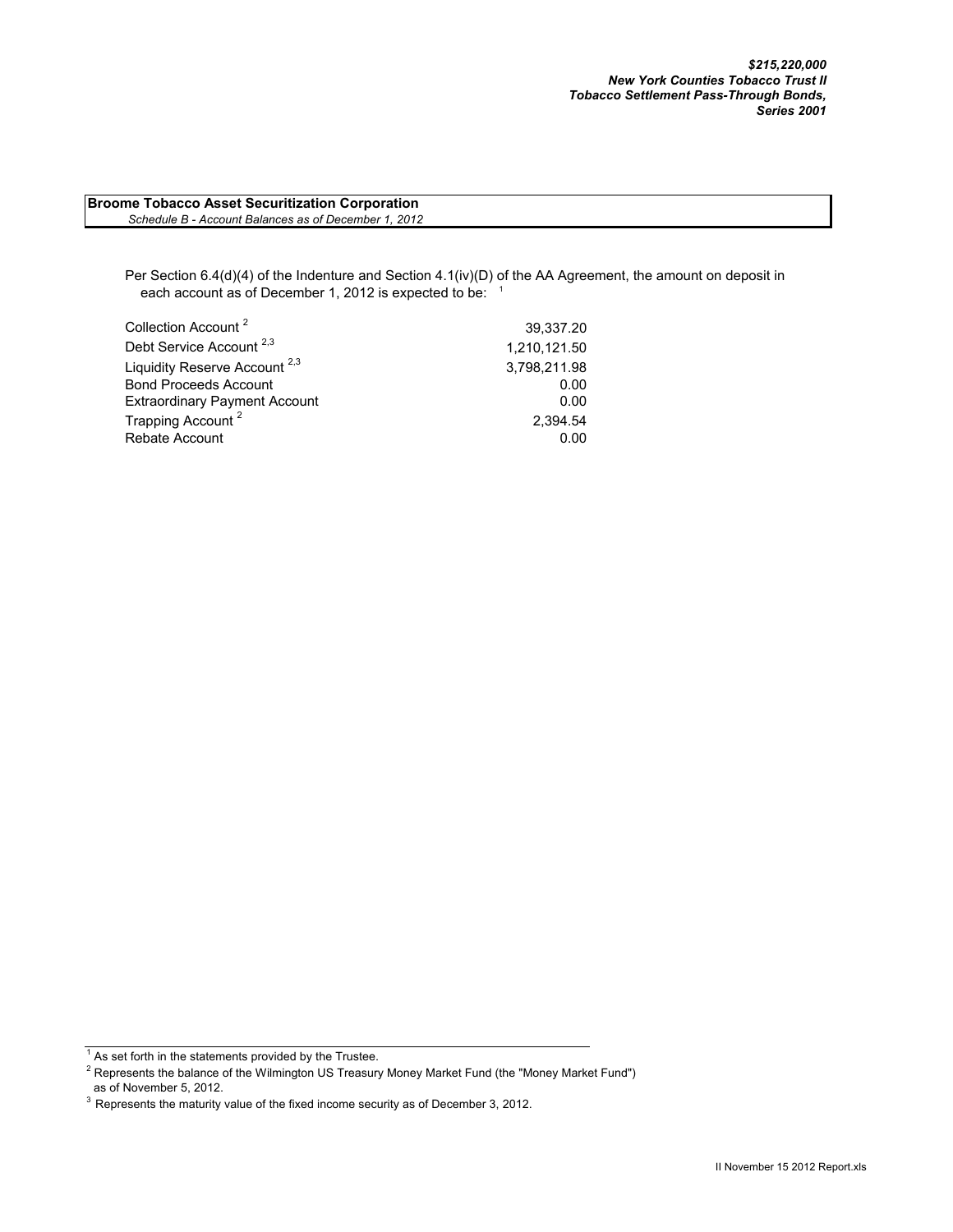**Broome Tobacco Asset Securitization Corporation** *Schedule C - Liquidity Reserve Requirement*

Per Exhibit A of the Indenture, the Liquidity Reserve Requirement is defined as the "maximum annual scheduled Debt Service on the Senior Bonds in the then current or any future Fiscal Year (for the purposes of which calculation an assumed schedule of amortization for Super Sinker Term Bonds may be used for Super Sinker Term Bonds as specified in a Series Supplement)."

Per Section 6.4(d)(5) of the Indenture and Section 4.1(iv)(E) of the AA Agreement, the Liquidity Reserve Requirement as of December 1, 2012 is: \$3,707,368.78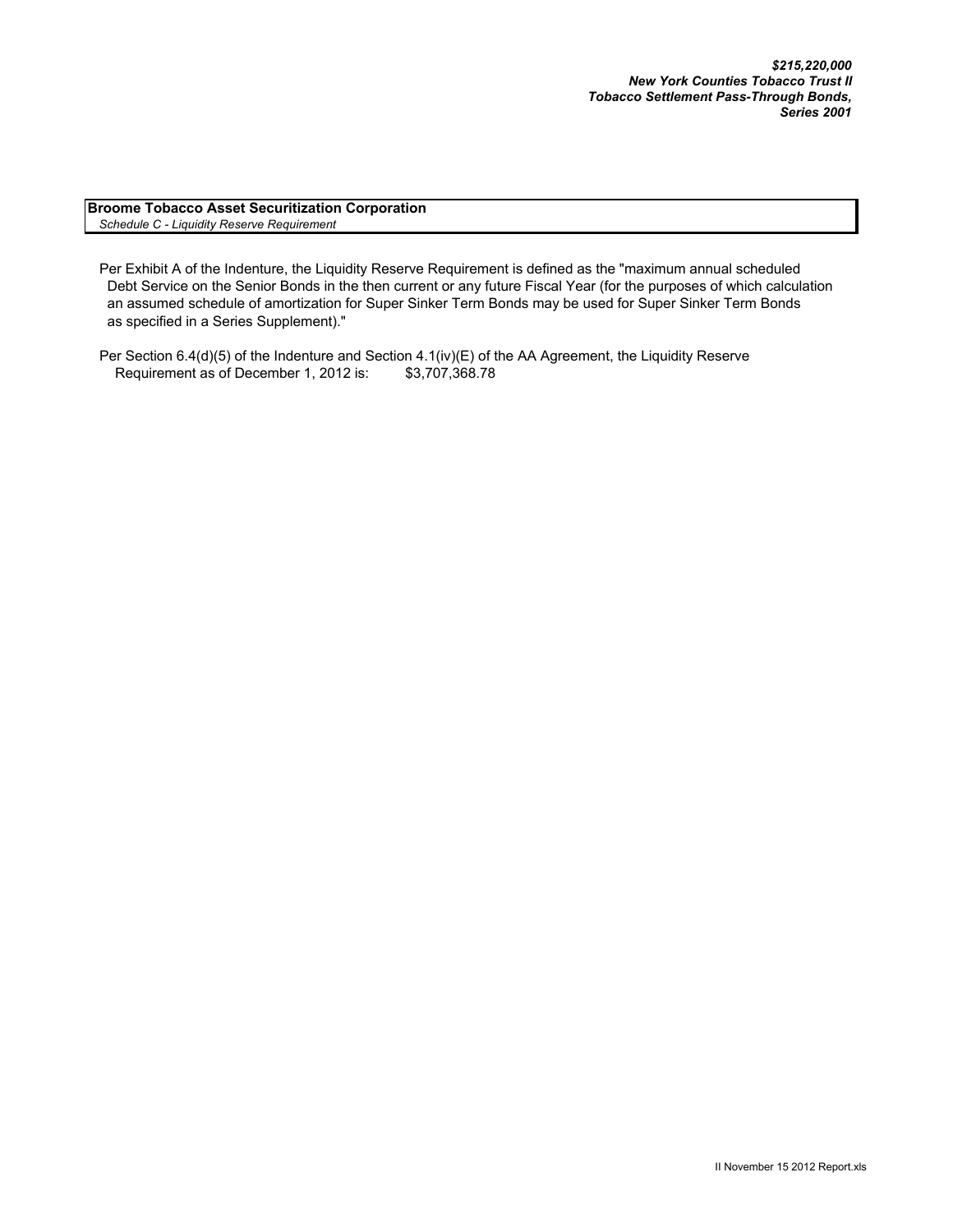#### **Broome Tobacco Asset Securitization Corporation**  *Schedule D - Trapping Events*

In accordance with Section  $6.4(d)(6)$  of the Indenture and Sections  $4.1(iv)(F)$  and (G), and to the extent contained in the "Calculations for the Tobacco Litigation Master Settlement Agreement" report (the "MSA Report"), as of the Next Distribution Date, **three Trapping Events have occurred. One is still occurring.**

## As defined in Exhibit A of the Indenture:

## *Consumption Decline Trapping Event*

Means that shipments of cigarettes in or to the 50 United States, the District of Columbia and Puerto Rico as measured under the MSA, are less in any year preceding a Deposit Date than the amount opposite such year under the "Consumption Decline Trapping Event" definition, which number for the year 2011 is 299,340,305,323

## According to the MSA Report, the amount shown as relevant shipments for the year 2011 was less than **the shipment amount specified above, and therefore, a Consumption Decline Trapping Event has occurred.**

## *Lump Sum Trapping Event*

Means the receipt, after June 30, 2004, of a lump sum in lieu of future TSRs that causes (or is expected to cause, as set forth in an Officer's Certificate of the Corporation) the collections, prior to the deposit for Junior Payments, in a Fiscal Year to exceed the sum of the collections excluding any such lump sums) that were available over the preceding three Fiscal Years.

## **According to the records provided by the Trustee, no such lump sum payments have been received.**

#### *NPM Trapping Event*

Means, as of any Deposit Date, that the aggregate Market Share of NPMs exceeds 7% in the calendar year preceding such Deposit Date.

## According to the MSA Report, the NPM Market Share in the year 2011 was less than 7%, and, therefore, **the NPM Trapping Event is no longer occurring.**

As defined in the Official Statement:

*Downgrade Trapping Event*

Means, as of any Deposit Date, that an OPM with a Market Share (as defined in the MSA) of 7% or more in the calendar year preceding such Deposit Date is rated (or if such OPM is not rated, whose parent corporation is rated) below "Baa3" by Moody's or "BBB-" by S&P.

According to the MSA Report, each of the OPMs had a Market Share of 7% or more in the calendar year **preceding the Deposit Date. We therefore monitored the credit ratings of each OPM. The rating of Reynolds American had been below the allowable threshold as described in the Official Statement, and therefore, based upon discussions with Orrick, Herrington & Sutcliffe LLP, a Downgrade Trapping Event had occurred. The rating of Reynolds American is now above the allowable threshold and therefore, a Downgrade Trapping Event is no longer occurring.**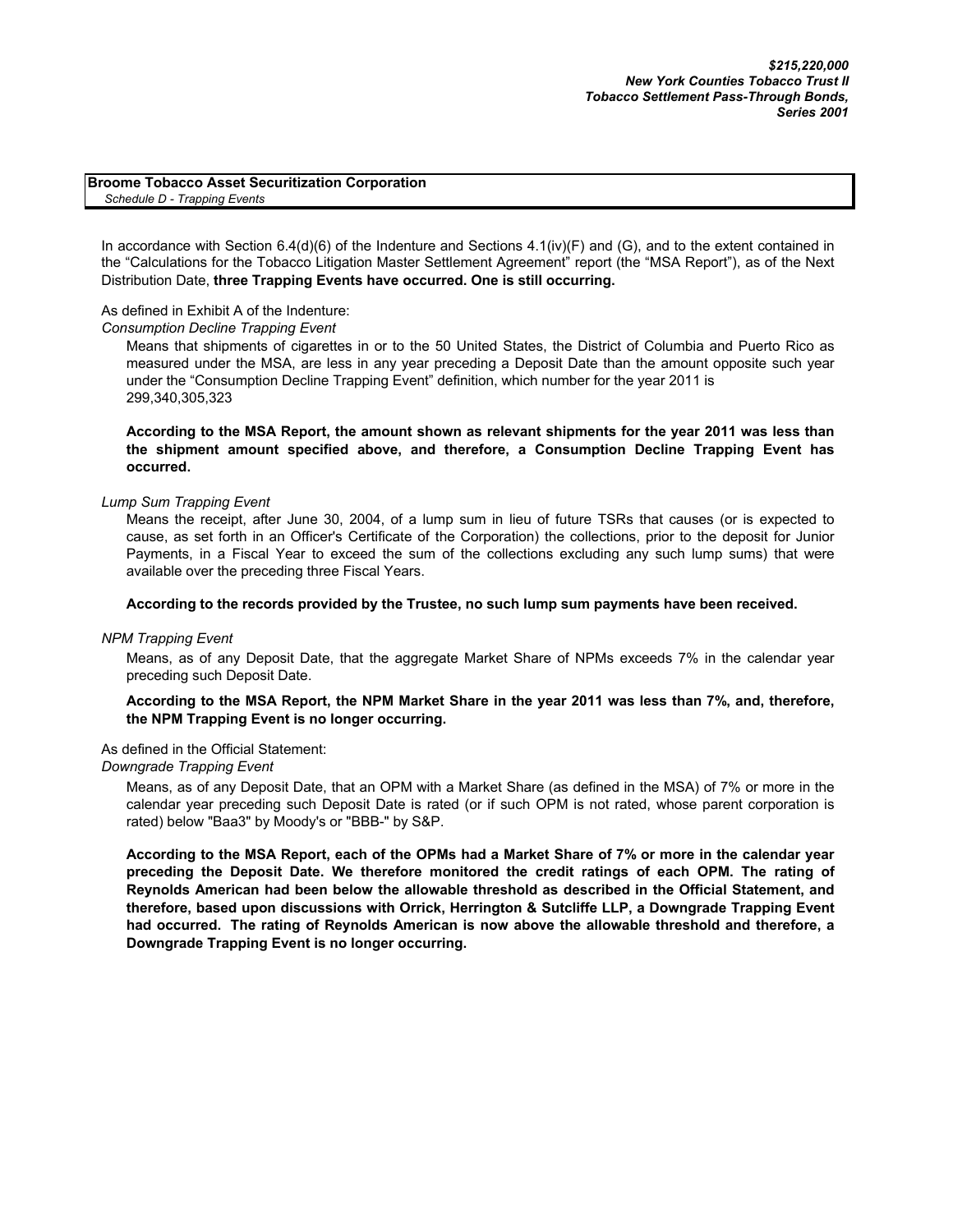**Broome Tobacco Asset Securitization Corporation**  *Schedule E - Trapping Requirement as of December 1, 2012*

Per Exhibit A of the Indenture, the Trapping Requirement means the greatest of the Consumption Decline Trapping Requirement (but only if a Consumption Decline Trapping Event has occurred), the Downgrade Trapping Requirement (but only if a Downgrade Trapping Event has occurred), the Lump Sum Trapping Requirement (but only if a Lump Sum Trapping Event has occurred), or the NPM Trapping Requirement (but only if a NPM Trapping Event has occurred).

Per Section 6.4(d)(7) of the Indenture and Section 4.1(iv)(F) of the AA Agreement, the Trapping Requirement as of December 1, 2012 is: \$10,278,750.00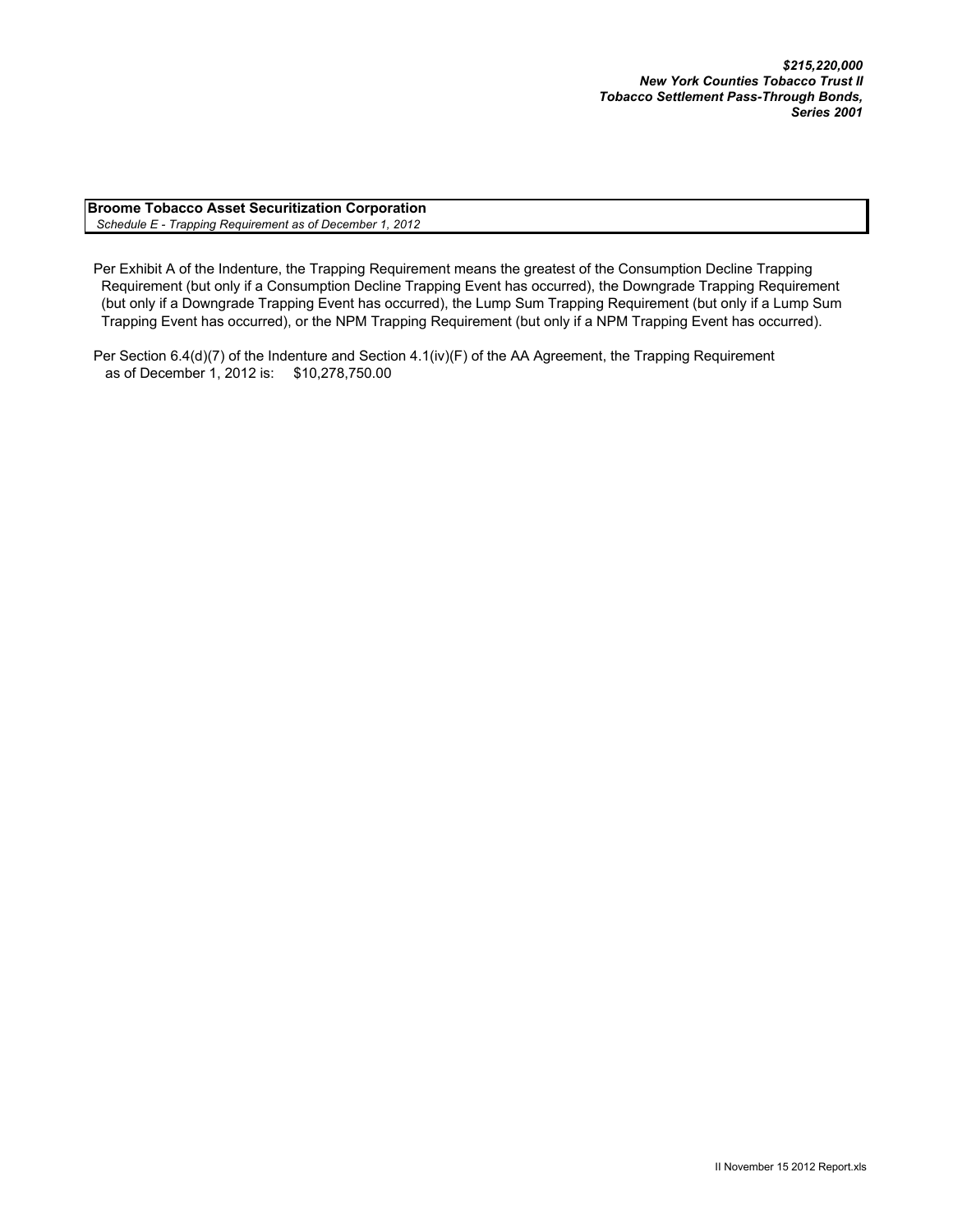| <b>Broome Tobacco Asset Securitization Corporation</b>     |  |
|------------------------------------------------------------|--|
| Schedule F - Amounts to be Distributed on December 1, 2012 |  |
|                                                            |  |

Per Section 5.1(b) of the Indenture and Section 4.1(iv)(H) of the AA Agreement, the amounts to be distributed on December 1, 2012:

| <b>Purpose</b>              | <b>From Account</b>                                                                                                    | <b>Amount</b>                                                                                                                  |
|-----------------------------|------------------------------------------------------------------------------------------------------------------------|--------------------------------------------------------------------------------------------------------------------------------|
|                             | Under Section 5.1(b)(2) of the Indenture, the amount of interest due on the Distribution Date is: $$$                  |                                                                                                                                |
| Interest                    | <b>Debt Service</b>                                                                                                    | 1,164,184.38                                                                                                                   |
| Interest                    | <b>Liquidity Reserve</b>                                                                                               | 0.00                                                                                                                           |
| Interest                    | Trapping                                                                                                               | 0.00                                                                                                                           |
|                             | Under Section 5.1(b)(3) of the Indenture, no event of default has been reported.                                       |                                                                                                                                |
| <b>Event of Default</b>     | <b>Extraordinary Pymt</b>                                                                                              | 0.00                                                                                                                           |
| Event of Default            | <b>Debt Service</b>                                                                                                    | 0.00                                                                                                                           |
| Event of Default            | Trapping                                                                                                               | 0.00                                                                                                                           |
| <b>Event of Default</b>     | <b>Liquidity Reserve</b>                                                                                               | 0.00                                                                                                                           |
|                             | Under Section 5.1(b)(4) of the Indenture, the amount of Serial Bond Payments due on the Distribution Date is: \$0.00   |                                                                                                                                |
| Serial Bond                 | Debt Service                                                                                                           | 0.00                                                                                                                           |
| Serial Bond                 | <b>Liquidity Reserve</b>                                                                                               | 0.00                                                                                                                           |
| Serial Bond                 | Trapping                                                                                                               | 0.00                                                                                                                           |
|                             | Under Section 5.1(b)(5) of the Indenture, the Liquidity Reserve Requirement is: \$3,707,368.78                         |                                                                                                                                |
|                             | Excess in Liquidity Reserve Acct Liquidity Reserve to DSA                                                              | 90,843.20                                                                                                                      |
|                             | Under Section 5.1(b)(6) of the Indenture, the unpaid Super Sinker Payment due is: \$0.00                               | $\mathbf{1}$                                                                                                                   |
| <b>Unpaid Super Sinker</b>  | <b>Debt Service</b>                                                                                                    | 0.00                                                                                                                           |
| <b>Unpaid Super Sinker</b>  | Trapping                                                                                                               | 0.00                                                                                                                           |
|                             | Under Section 5.1(b)(7) of the Indenture, the excess amount in the Trapping Account is: \$0.00                         |                                                                                                                                |
| Excess in Trapping Acct     | Trapping                                                                                                               | 0.00                                                                                                                           |
|                             | Under Section 5.1(b)(8) of the Indenture, the amount of Junior Payments to be made on the Distribution Date is: \$0.00 |                                                                                                                                |
| <b>Junior Payments</b>      | Junior Accounts, if any                                                                                                | 0.00                                                                                                                           |
|                             |                                                                                                                        | Under Section 5.1(b)(9) of the Indenture, the amount necessary to fund the Operating Reserve and Operating Expenses is: \$0.00 |
| Operating Rsve. & Exp.      | Collection                                                                                                             | 0.00                                                                                                                           |
|                             | Under Section 5.1(b)(10) of the Indenture, the amount due to the holder of the Residual Certificate is: \$0.00         |                                                                                                                                |
| <b>Residual Certificate</b> | Collection                                                                                                             | 0.00                                                                                                                           |
| <b>Residual Certificate</b> | <b>Debt Service</b>                                                                                                    | 0.00                                                                                                                           |
|                             |                                                                                                                        |                                                                                                                                |

To be paid from the 2025 Super Sinker Term Bond.

1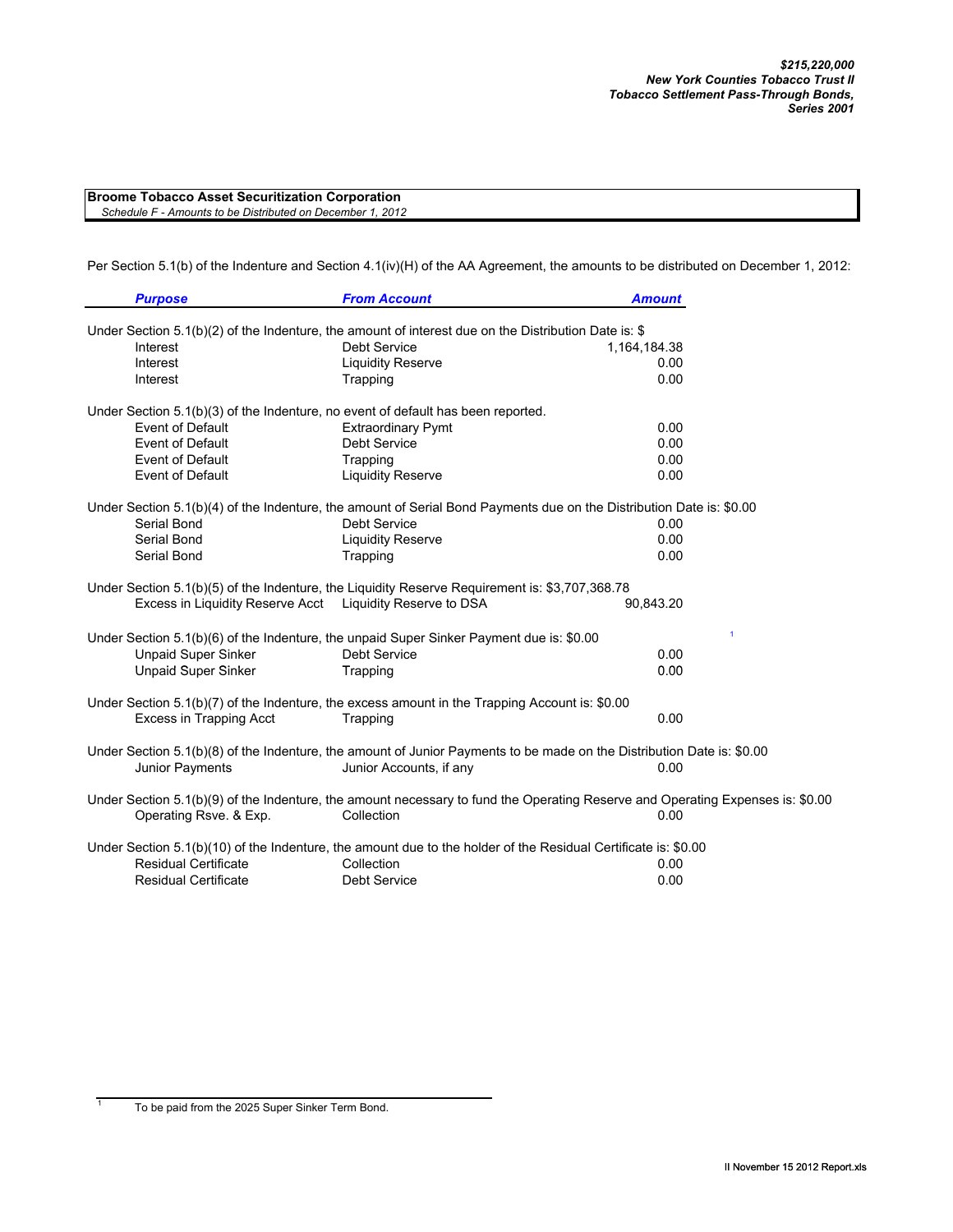|               | Liquidity<br><b>Reserve</b><br><b>Account</b> | <b>Trapping</b><br><b>Account</b> |
|---------------|-----------------------------------------------|-----------------------------------|
| County        | <b>Balance</b>                                | <b>Balance</b>                    |
| <b>Broome</b> | 3.798.211.98                                  | 2,394.54                          |
| Cortland      | 799,240.55                                    | 3.007.73                          |
| Onondaga      | 8.394.195.34                                  | 2,322.77                          |
| Ontario       | 1.502.541.13                                  | 3.094.43                          |
| Sullivan      | 1,278,503.14                                  | 2.507.51                          |
| Warren        | 418.033.41                                    | 2.898.81                          |

<sup>&</sup>lt;sup>1</sup> See Schedule B.